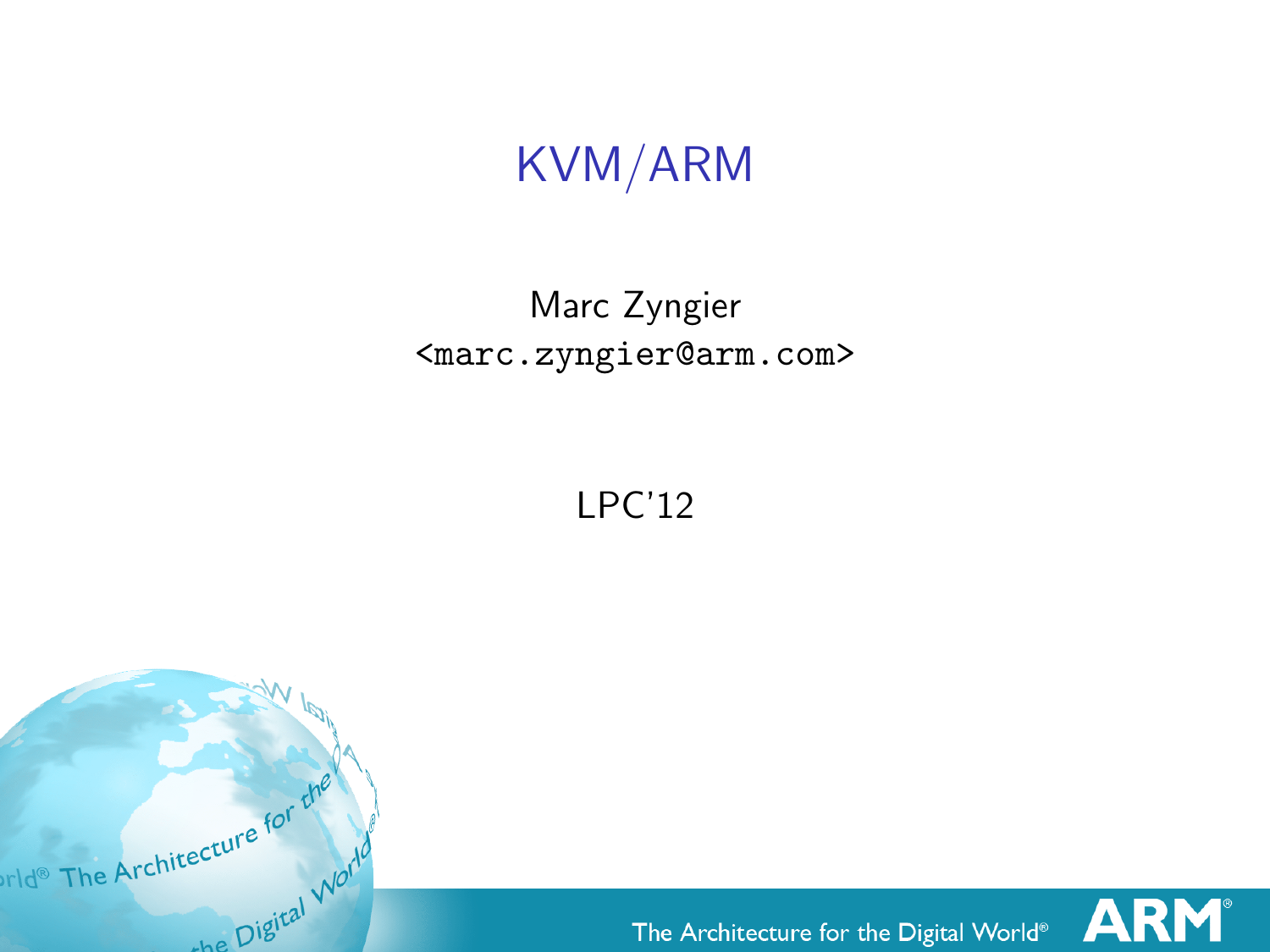#### ARM Architecture Virtualization Extensions 1/2 • if a processor is in User mode and Non-secure state, it is in *Non-secure User mode*.

The Virtualization Extensions, introduced with the latest revision of the ARMv7 architecture, is based around a new Hypervisor execution mode (aka HYP, aka PL2).



Figure : ARM execution privilege levels

**Hyp mode**

The Architecture for the Digital World<sup>®</sup> method of controlling almost all of the functionality of the Virtualization Extensions.

**ARM**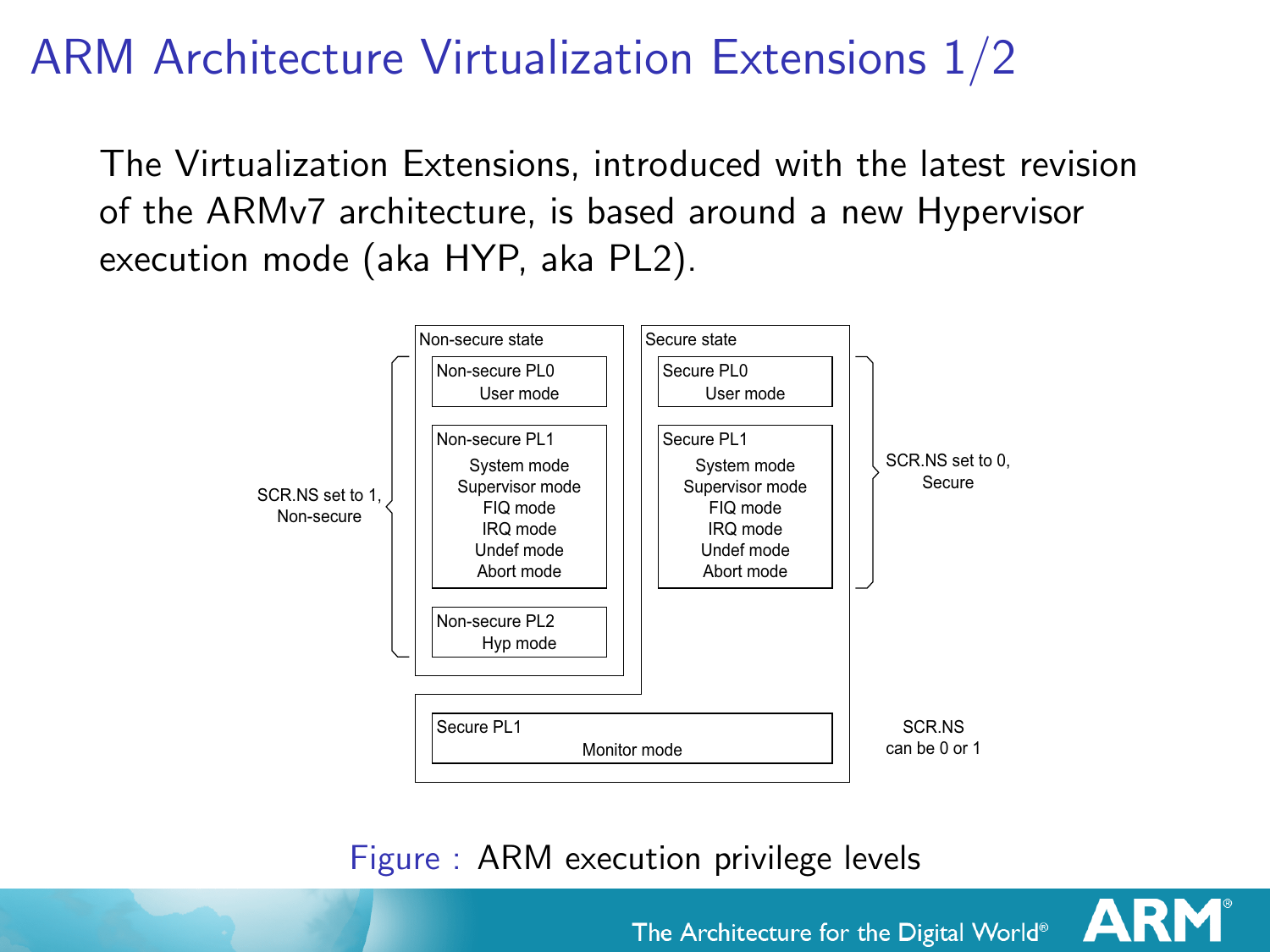#### ARM Architecture Virtualization Extensions 2/2

- $\triangleright$  Non-secure world, higher privilege than SVC
- $\triangleright$  Second stage translation Add an extra level of indirection between guests and physical memory

TLBs are tagged by VMID

- $\triangleright$  Ability to trap access to most system registers The hypervisor decides what it wants to trap
- $\triangleright$  Can handle IRQs, FIQs and asynchronous aborts The guest doesn't see physical interrupts firing, for example
- ▶ Guests and host can call into HYP mode (HVC instruction)
- $\triangleright$  Standard peripherals HYP aware GIC and timers have specific virt-ext features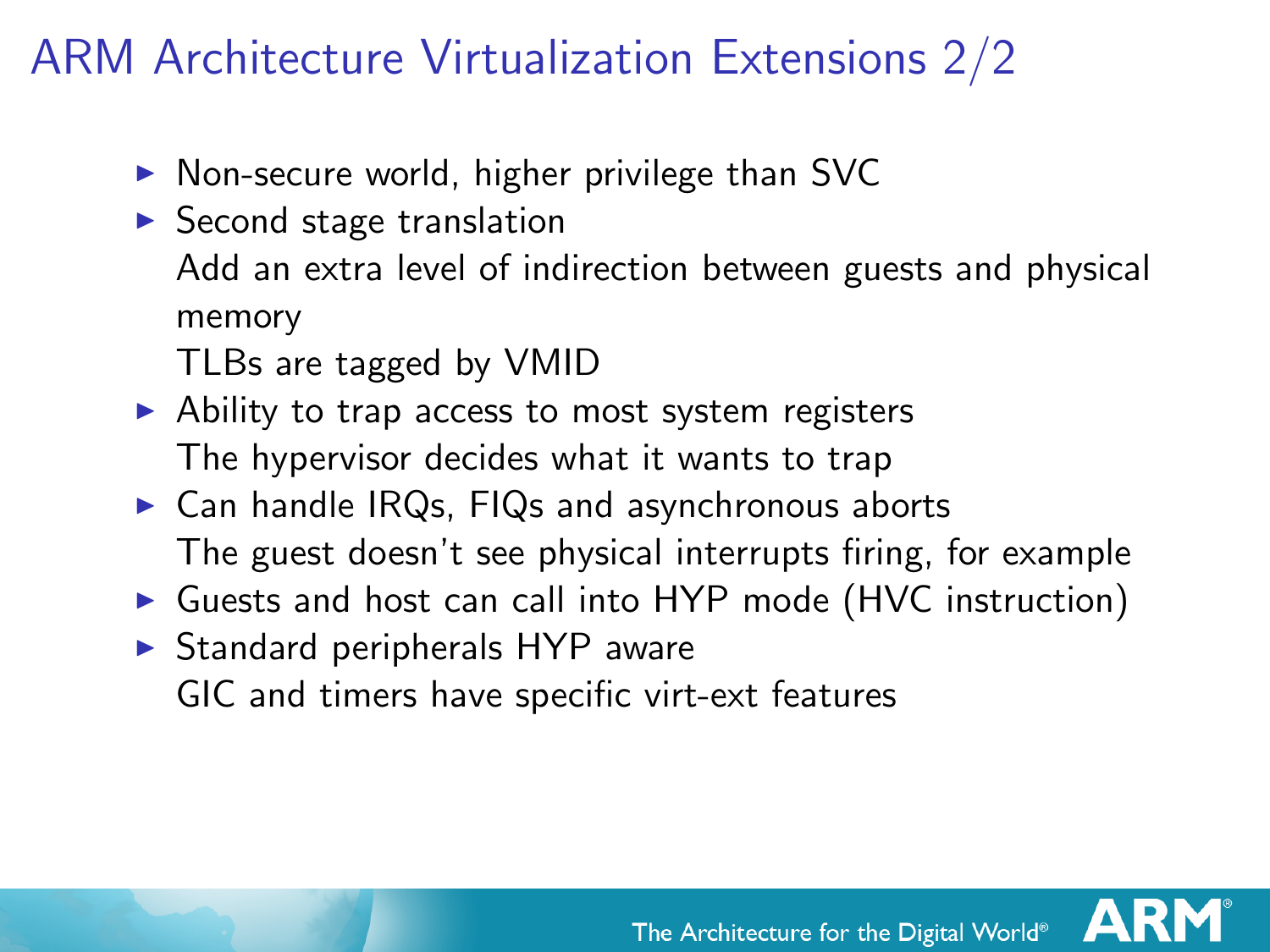#### HYP mode: Not SVC++

Despite HYP mode having a higher privilege level than SVC, it is not a superset of PL1, as its features are quite different.

 $\triangleright$  Own translation regime:

Separate stage 1 translation, no stage 2 translation Broadly follow the LPAE format (no "classic" page tables) Only one Translation Table base Register (HTTBR)

- It would be very difficult to run Linux in HYP mode Requires too many changes to be practical
- Instead, the HYP mode can be used as a "world switch" between guests (bare metal) or host and guests (hosted)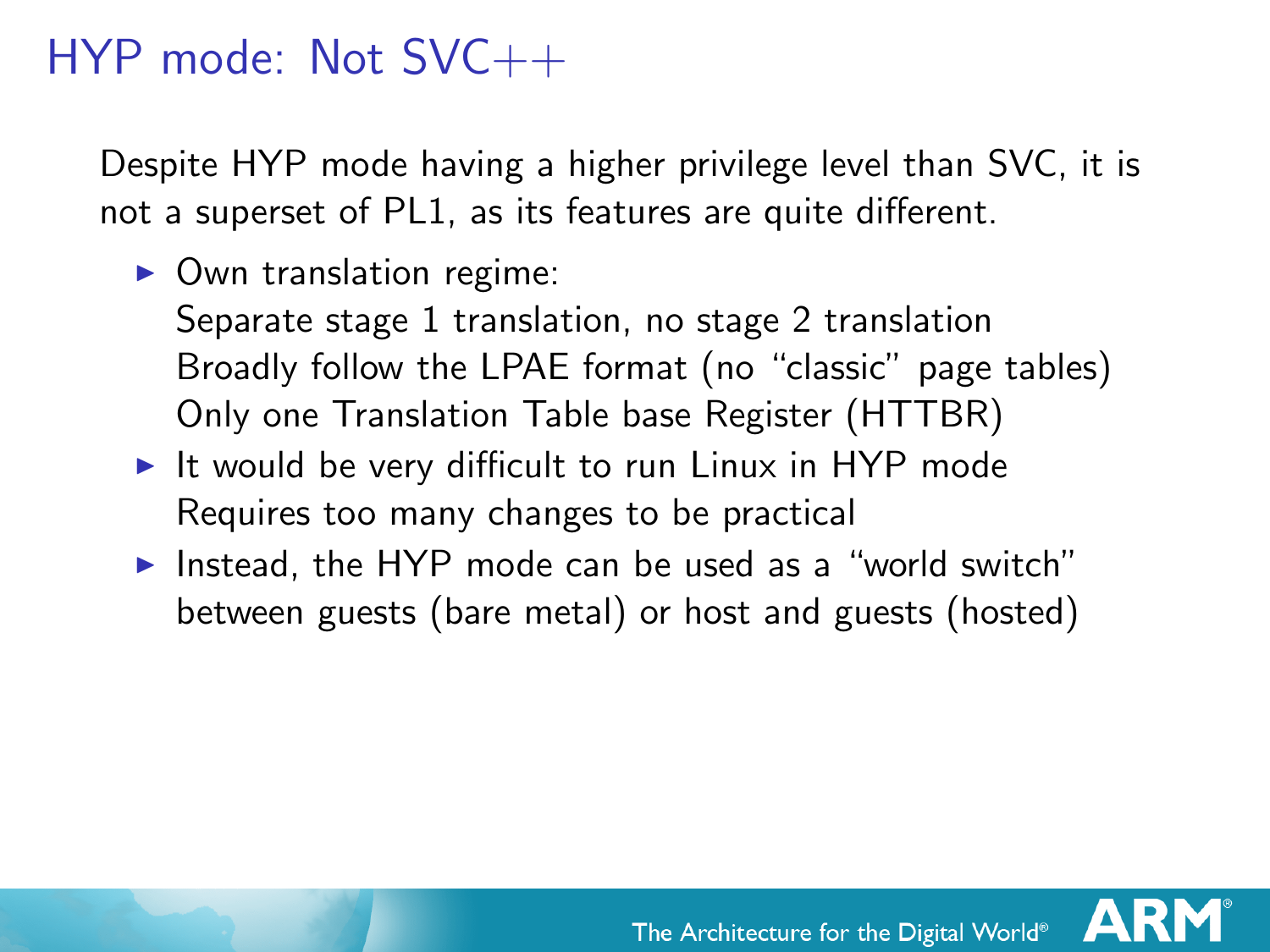### KVM/ARM: General architecture

KVM/ARM uses the HYP mode to context switch from host to guest, and back. It performs the following tasks:

- $\triangleright$  Save and restore host and guest contexts Stage-2 Translation Table, trap configuration, GP registers, system control registers, VFP...
- $\blacktriangleright$  Preempts the guest on:
	- $\blacktriangleright$  Physical interrupt delivery,
	- $\triangleright$  Stage-2 translation fault,
	- ► HVC or SMC.
	- $\triangleright$  WFI (idle),
	- $\triangleright$  A few privileged system registers,
	- $\triangleright$  Some rare cache maintenance operations
- $\triangleright$  On guest exit, the control is restored to the host Handles the exit reason (interrupt, page fault...)
- $\blacktriangleright$  Hypervisor has no influence at all while running the host
- $\triangleright$  No nesting. Yet.  $\cdot$ .

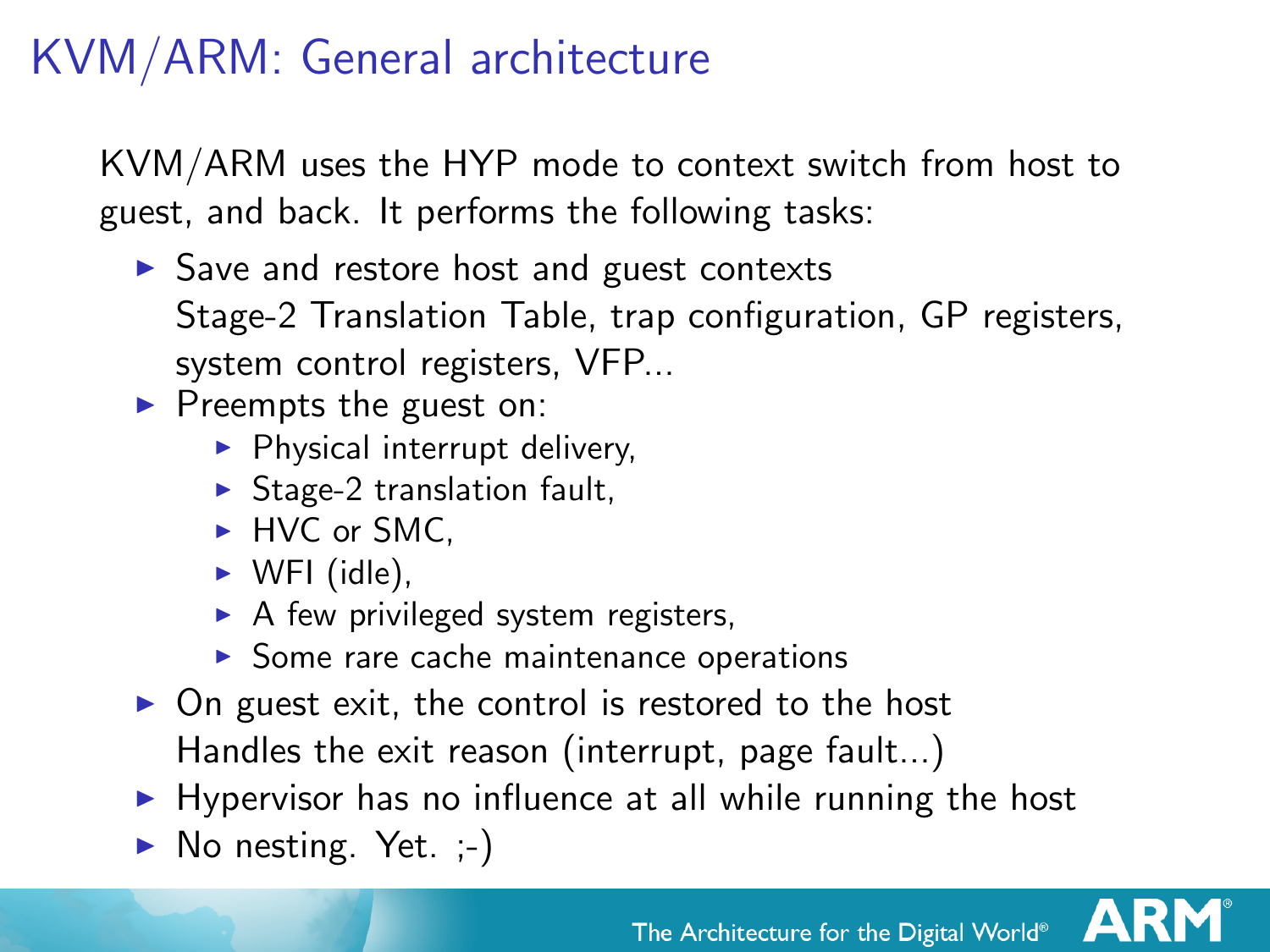# KVM/ARM: Memory management **Invalidate!!!**



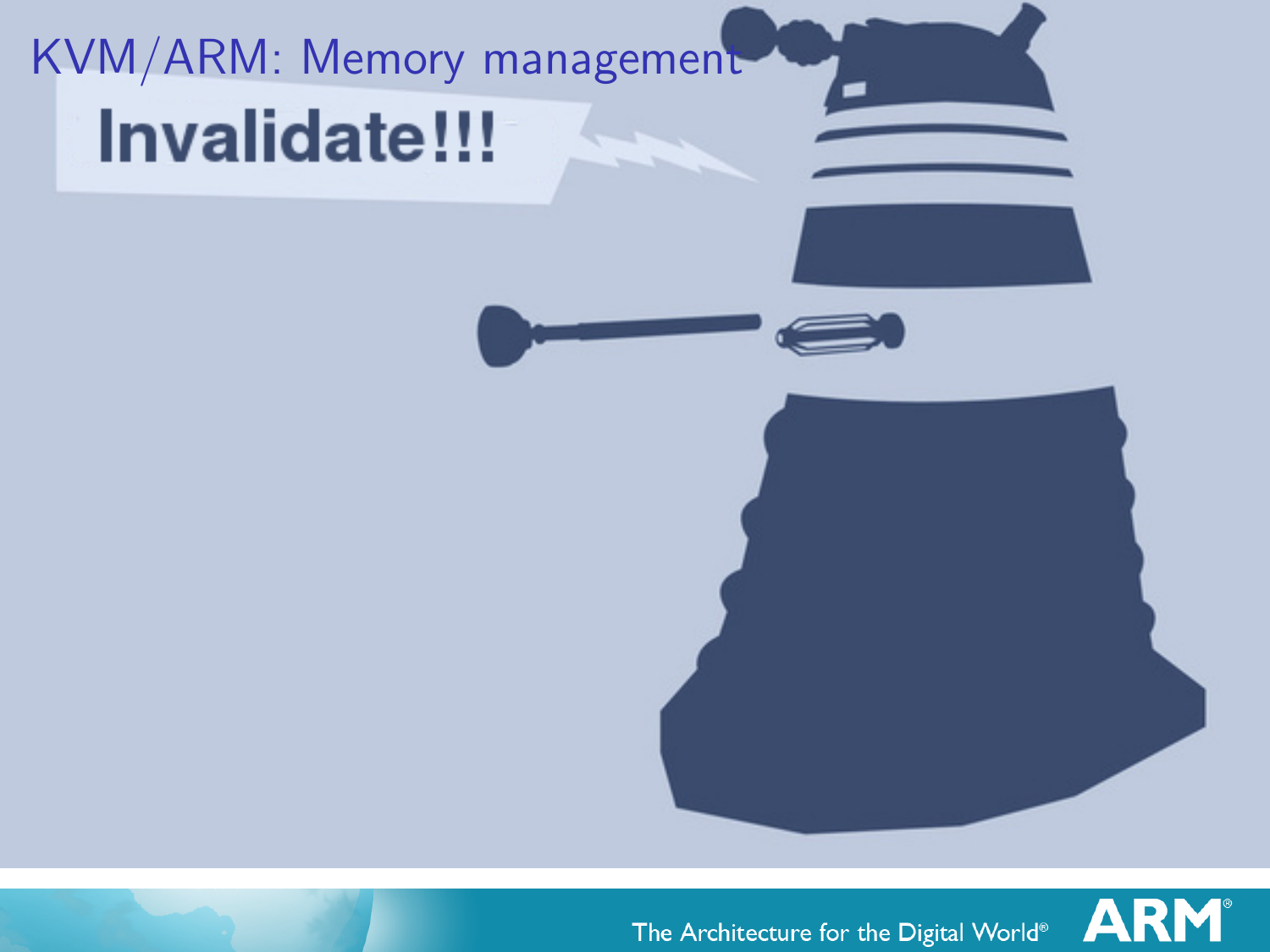#### KVM/ARM: Memory management

- $\blacktriangleright$  Host in charge of all memory management It has no stage-2 translation itself (saves on TLB entries)
- $\triangleright$  HYP only has access to a few key host structures (kvm, vcpu)
- $\triangleright$  Guests are in total control of their own page tables The host controls their stage-2 translation tables No shadow page tables
- $\blacktriangleright$  Easy to map a real device into the guest "physical" space This is how it can access the VGIC CPU interface
- $\blacktriangleright$  Emulated devices do not have a stage-2 translation Access trapped and emulated in kernel or user space
- $\triangleright$  All cache and TLB accesses are tagged by VMID
- $\blacktriangleright$  4k pages only Using huge pages, or at least the same granularity as the guest would be a lot better. Requires some QEMU changes.

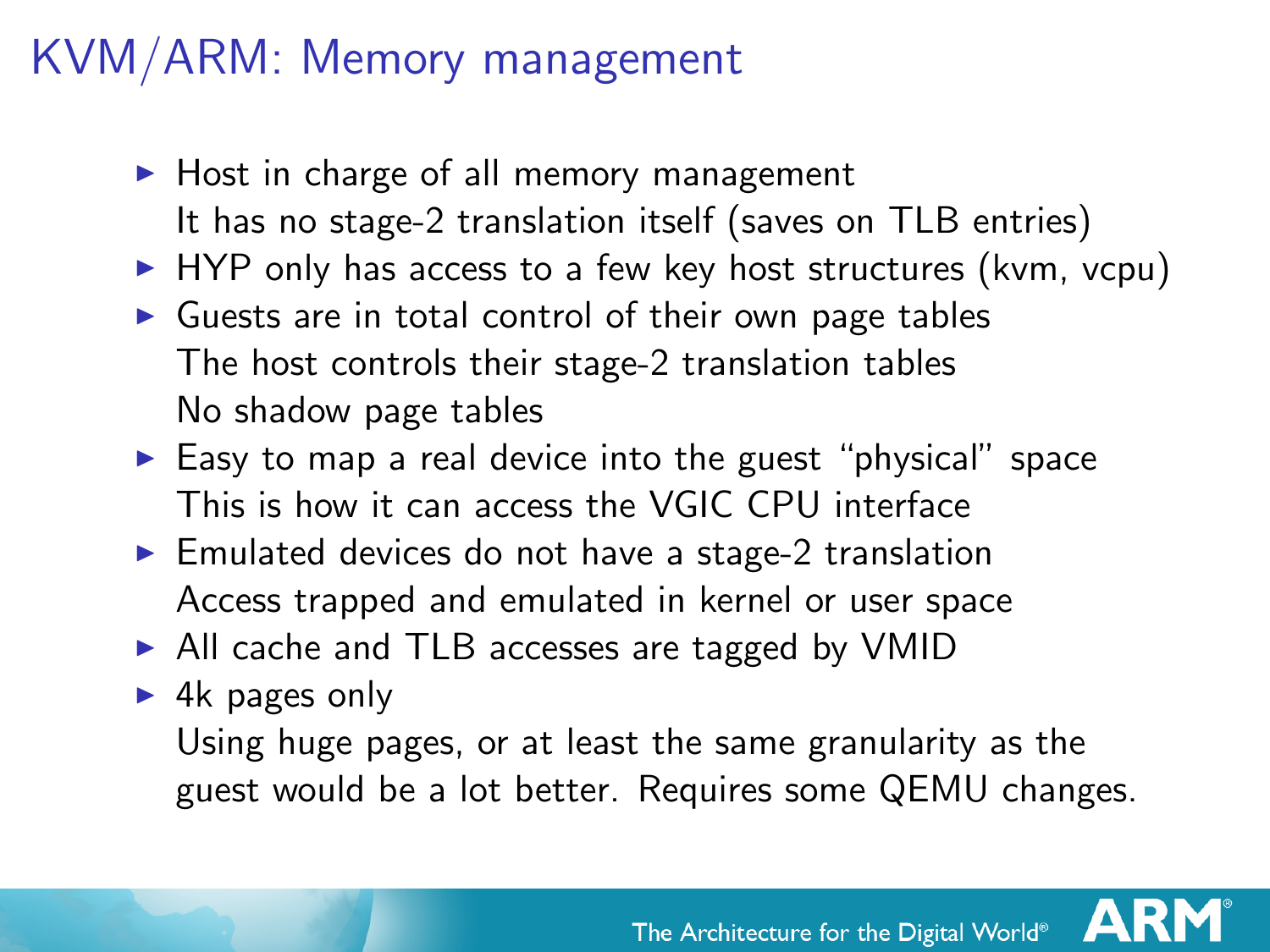#### KVM/ARM: Instruction emulation

- ► MMIO access triggers a stage-2 translation fault
- $\triangleright$  Most instructions are described in the HSR No need to read back the instruction, everything is already there!
- $\triangleright$  A handful of instructions must be handled separately
	- $\triangleright$  Mostly load/store with register writeback
	- $\triangleright$  This can be racy when combined with TLB invalidations from other cores
	- $\triangleright$  Pending patch to eliminate these instructions from MMIO accessors in the Linux kernel
- $\triangleright$  Added complexity due to having to handle multiple ISAs (ARM and Thumb)
- $\triangleright$  Test suite being written to verify it in a systematic way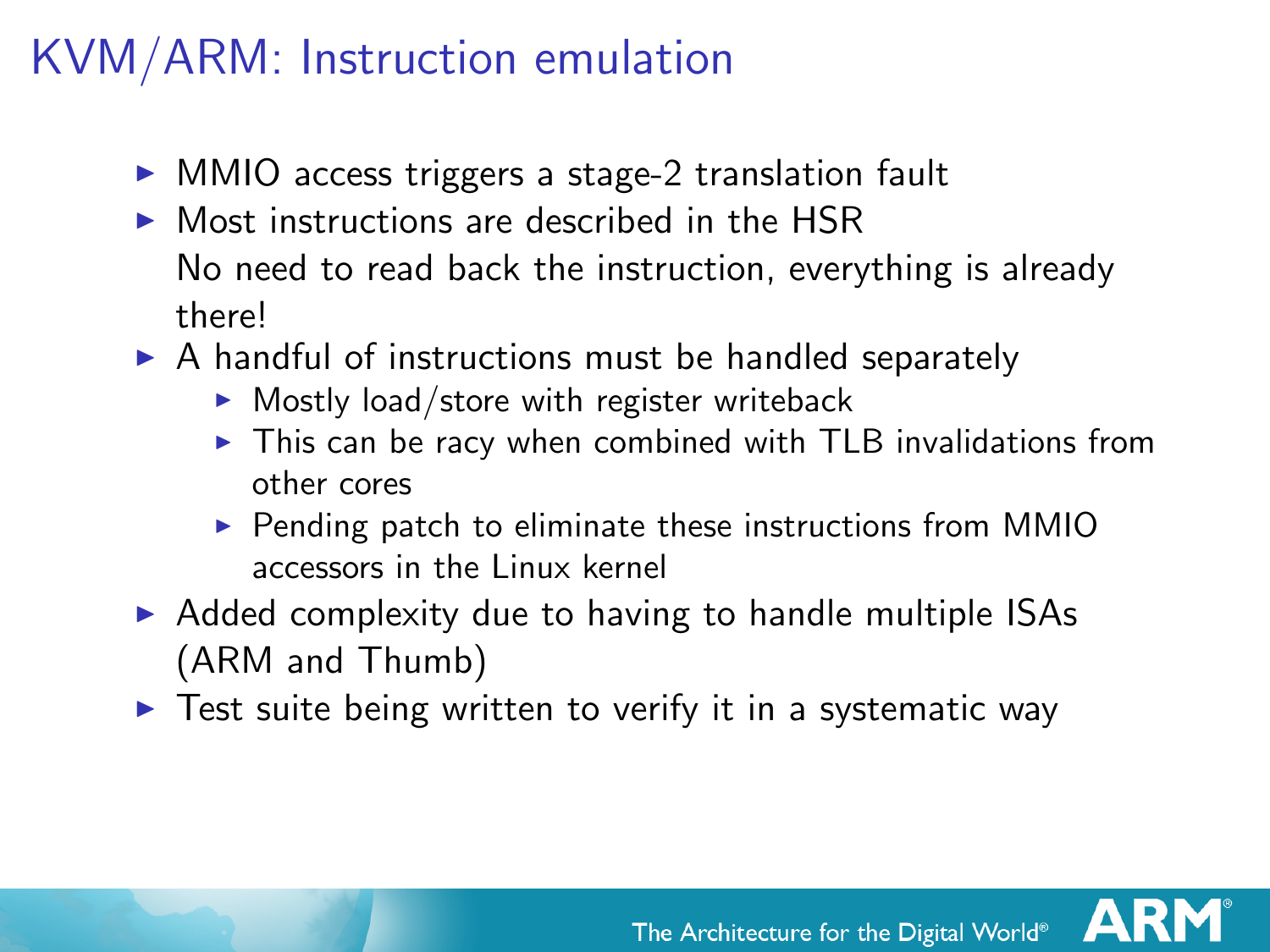#### KVM/ARM: Host interrupt handling

While running a guest, all physical interrupts are taken in HYP:

- $\blacktriangleright$  This causes the guest to exit
- $\triangleright$  We leave the interrupt pending and return to the host
- $\triangleright$  The pending interrupt will kick in when the host unmasks the interrupts

When the host is running, interrupts are directly handled in SVC. This scheme makes it very simple to handle interrupts, and requires no modification of the kernel.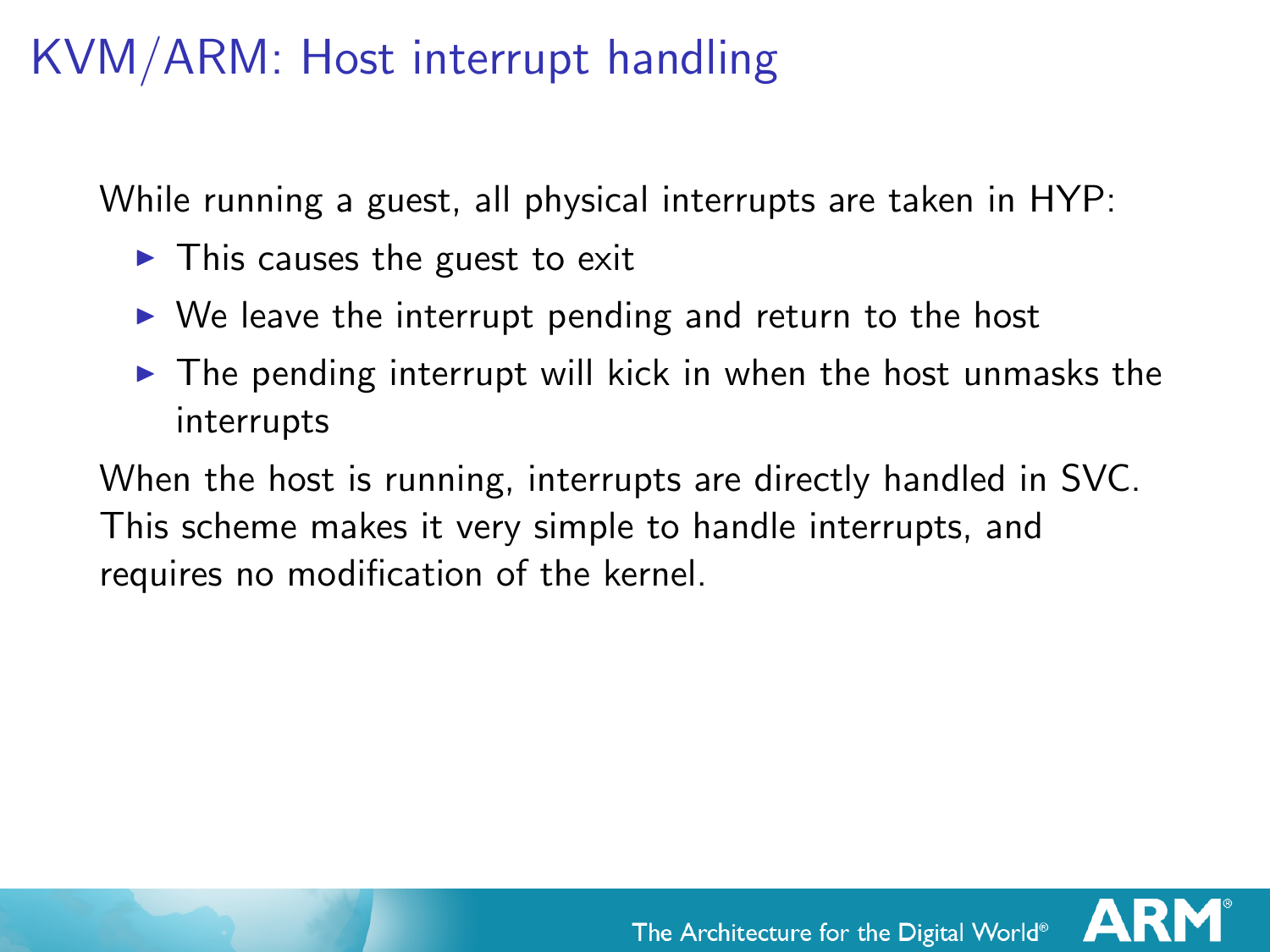#### KVM/ARM: Guest interrupt injection

There are two ways of injecting an interrupt in a guest:

- $\triangleright$  An architected way, by indirectly manipulating the I, F and A bits in the guest (the whole interrupt controller has to be modelled).
- $\triangleright$  Using the virtual GIC extensions, which offer a GIC CPU interface that can be mapped into the guest, and controlled by the host.

In both cases, we only inject "virtual" interrupts. It should be possible to tie a physical interrupt to a guest, but we still lack some of the infrastructure.

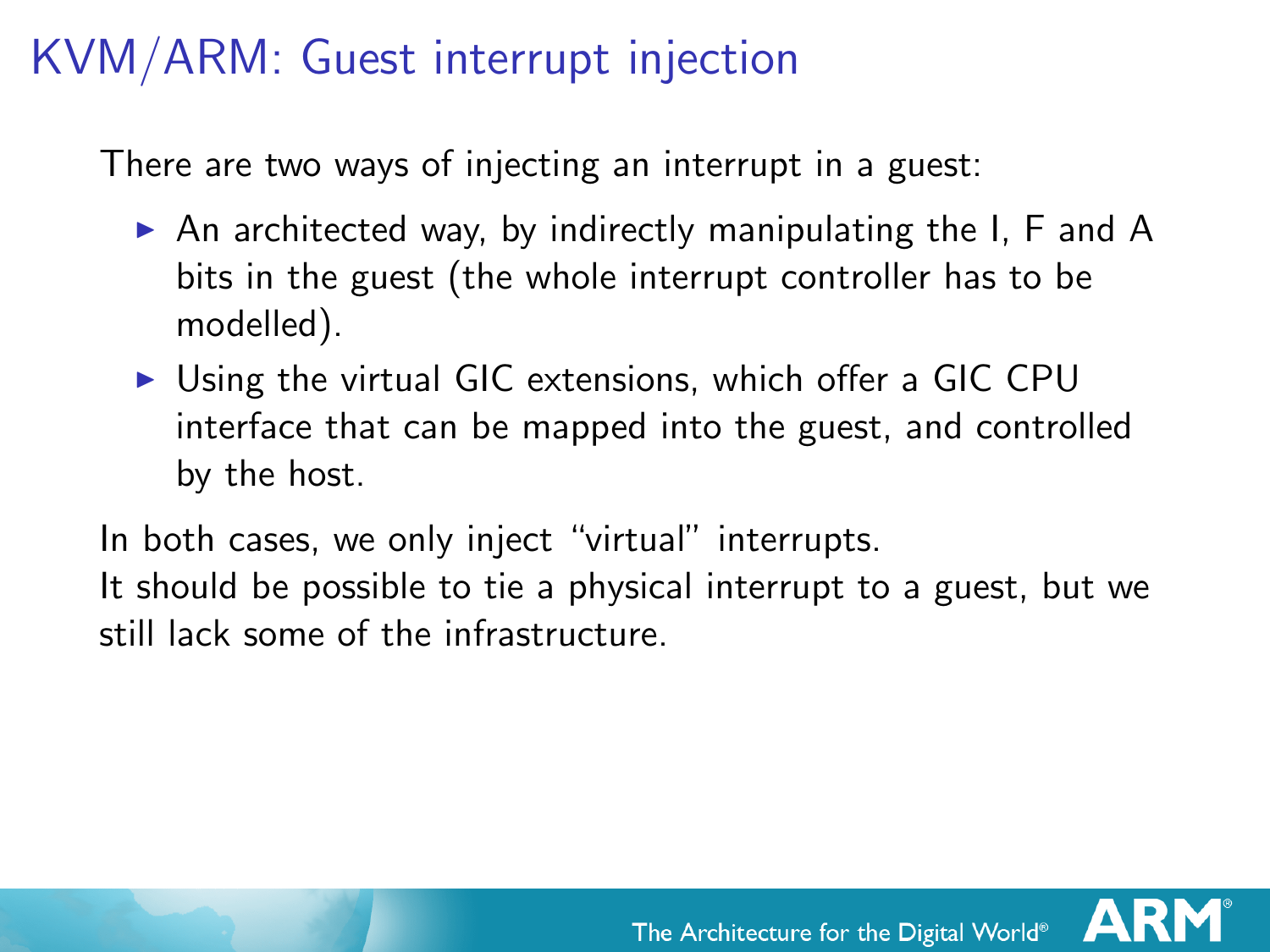### KVM/ARM: Booting protocol

Until recently, KVM/ARM used an ad-hoc boot protocol, relying on a secure monitor to be installed by the boot-loader.

During Linaro Connect Q1.12, it was decided that a HYP aware kernel should be entered in HYP mode, and not rely on external services.

- $\triangleright$  Uses a hypervisor API, not specific to KVM
	- $\triangleright$  Relies on the kernel being entered directly in HYP mode
	- $\triangleright$  The kernel installs a HYP stub and drops back to SVC
- $\triangleright$  KVM uses this stub to install itself, and restores the stub when exiting

The API is simple and universal enough for other hypervisors to use the same! It also matches the Xen requirements.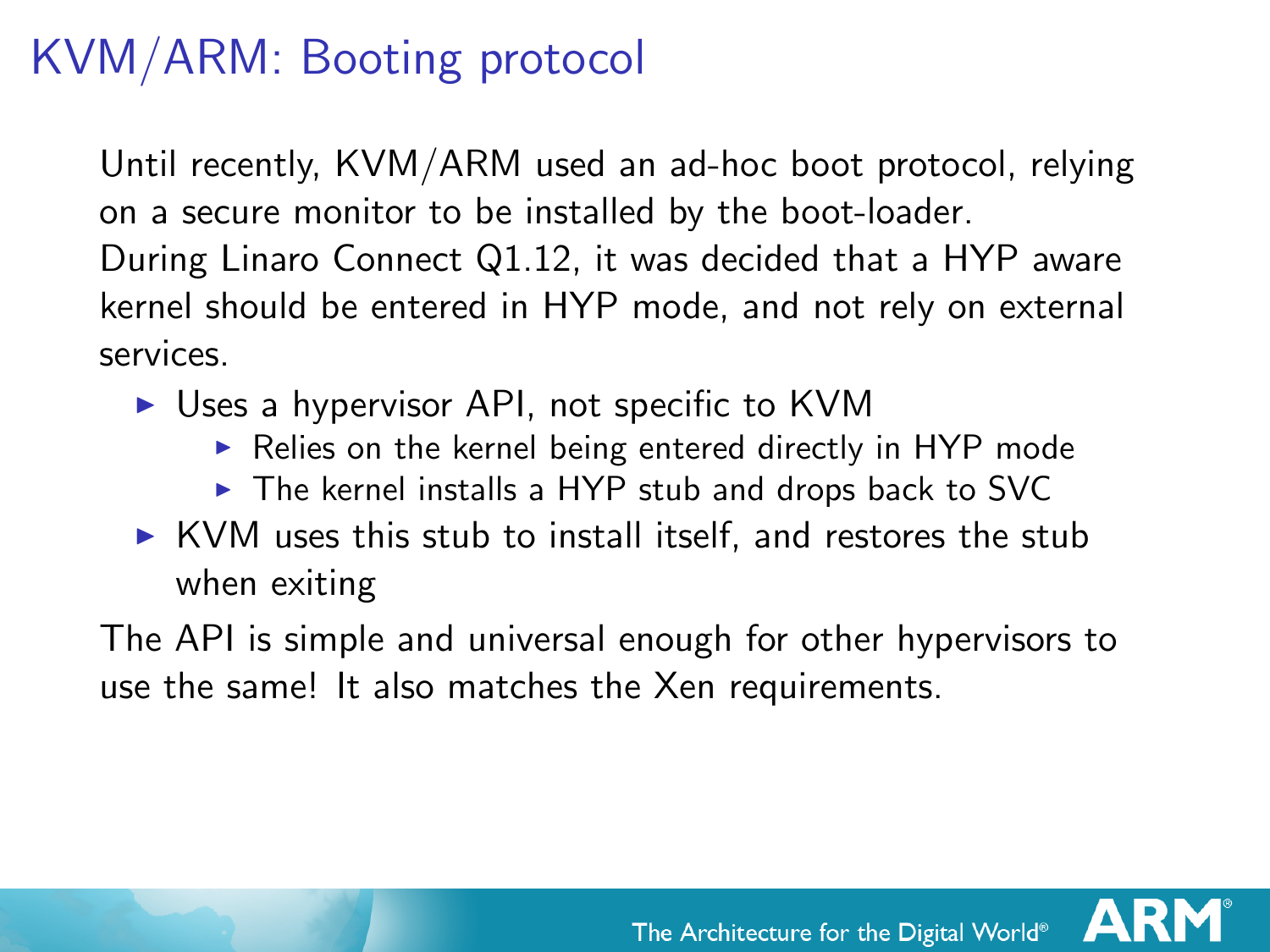## KVM/ARM: Current status / Upstreaming plans

v11 (aka Spinal Tap) in development, with a lot of new features being merged:

- $\blacktriangleright$  HYP mode boot
- $\blacktriangleright$  Virtual GIC
- $\blacktriangleright$  Thumb2 MMIO emulation

Missing features:

- $\triangleright$  in-kernel timers (code is ready for merging)
- $\triangleright$  Stable userspace ABI (MSR, IRQ injection)

Upstreaming plans:

- $\blacktriangleright$  HYP mode boot has to go in first Set of patches sent as RFC to LAKML
- $\triangleright$  A handful of infrastructure patches in a second round mm setup, generic timers, PMU
- $\triangleright$  The bulk of the KVM code will be able to go in then We still need people to review the code!